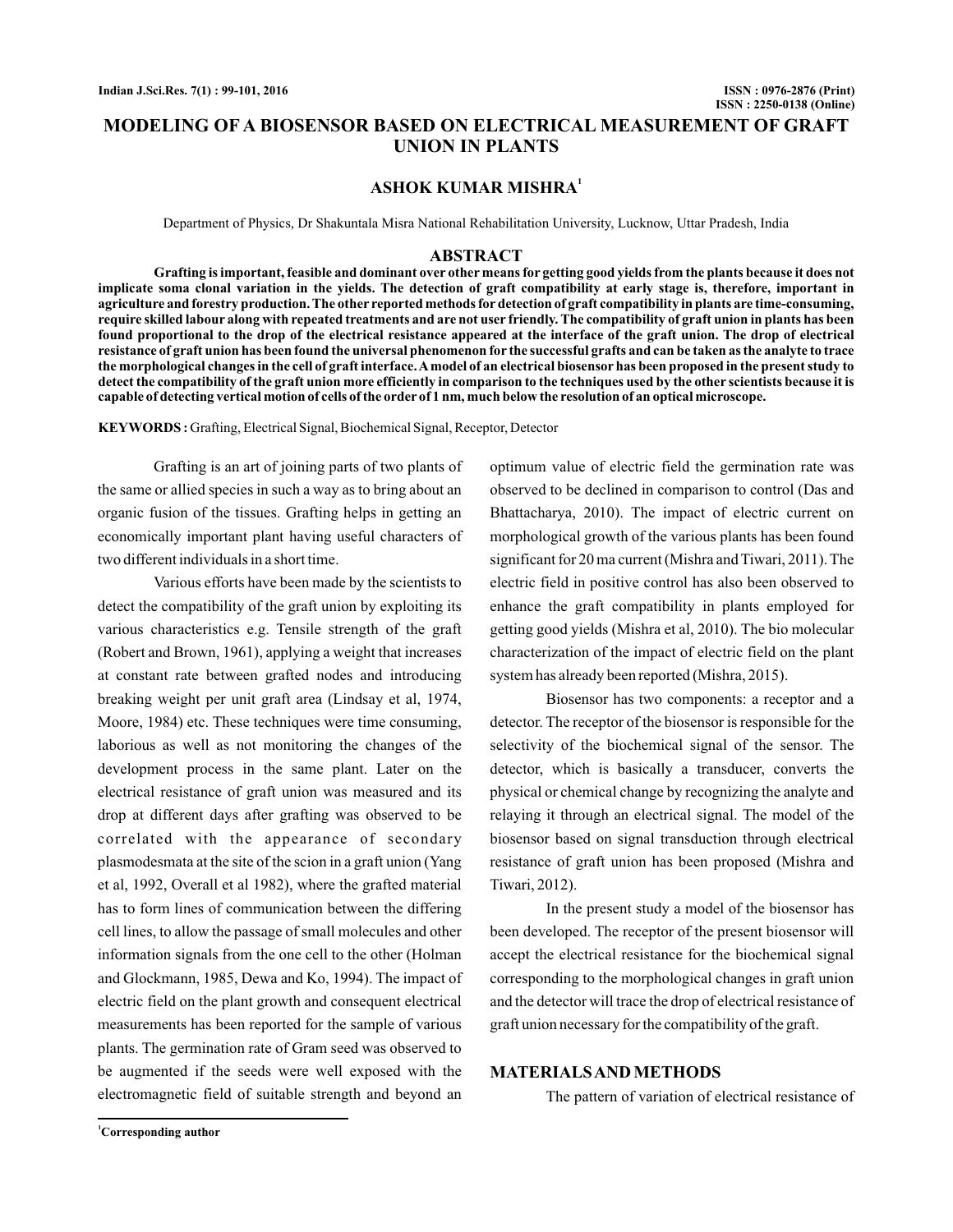graft union in autografts of Rosa indica and Lycopersicon esculentum was obtained and it was found similar for both the plants. The electrical resistances in both the plants were measured by the method as described byYang et. al ( 1992).

The variable resistance across the graft union was incorporated with a constant current source to obtain a variable analog voltage corresponding to the morphological changes in the adherent cells of graft union. This part constitutes the receptor of the proposed biosensor. The variable analog voltage was applied as the input of A/D converter to obtain the digital voltage. Variable digital voltages were processed to the 8085 microprocessor already adhered by the instructions.

The microprocessor was interfaced with the peripheral devices (IC 825) to connect the green and red LEDs as the display devices. This part constitutes the detector of the proposed biosensor. When data were processed through the microprocessor as per the instruction given in flow chart, the glow of green or red LED was observed which was the indication of the success or failure of the graft union respectively.

#### **RESULTSAND DISCUSSION**

The model of the biosensor for the said purpose has been developed and shown in the figure 1. This model has been simulated by 8085 Simulator and observed to be functioning as per the experimental findings in the autografts of Rosa indica and Lycopersicon esculentum (Yang et al, 1992, Mishra et al, 2006).

This model of the biosensor has been found as applicable as the model of the biosensor which has been developed by using current to voltage converter as receptor part and transistor switch as detector part (Mishra et al, 2006). This model of the biosensor has advantage of less time to respond because of the microprocessor as a component of detector. The monetary loss resulting from graft incompatibility may be considerable in horticulture and forestry production. Hence the use of biosensor for the detection of graft compatibility will be important in the commercial practice of the grafting.

### **ACKNOWLEDGEMENTS**

Author is grateful to Professor S.T.H.Abidi, exprofessor of Physics IIT Kharagpur for fruitful discussions and valuable suggestions. Thanks are due to Dr. Rajesh Shukla University of Lucknow for providing computational facility.



**Figure 1 : Block Diagram of the Proposed Biosensor**